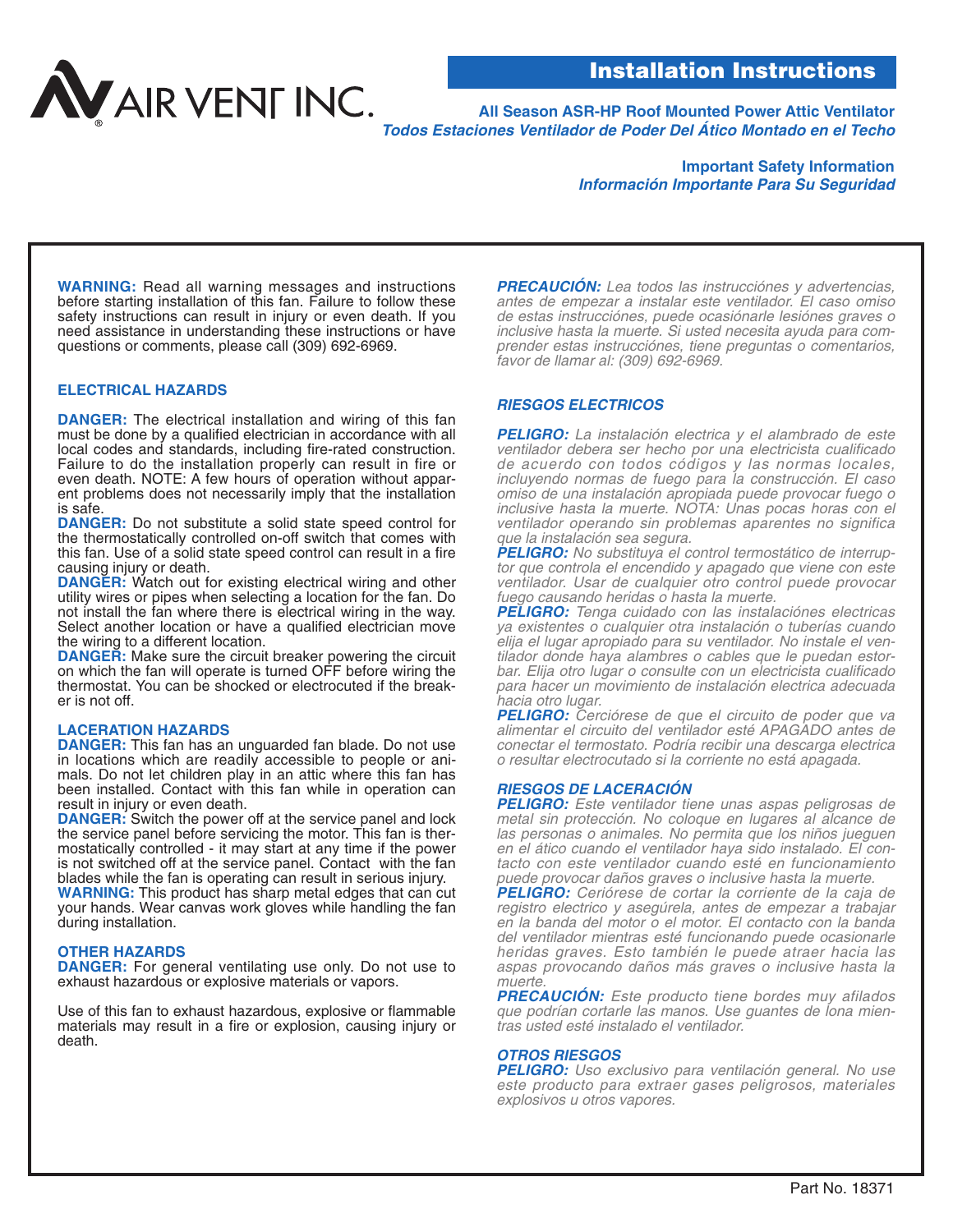## **ROOF MOUNTED POWER ATTIC VENTILATOR INSTALLATION INSTRUCTIONS**

NOTE: Air intake openings are necessary for proper exhaust operation. Best results will be obtained if these openings are located around the eaves. Undereave soffit grills or continuous soffit vents are suggested.

Sq. Ft. of Air Intake Model Opening Needed  $\overline{ASR-HP}$  5.0

TOOLS NEEDED: Electric drill, tape measure, hammer & nails, utility knife and pencil, jig or sabre saw, roofing nails, phillips screw driver, adjustable wrench, wire cutter, work gloves and safety glasses.

## **VENTILADOR DE PODER DEL ÁTICO MONTADO EN EL TECHO INSTRUCCIÓNES PARA LA INSTALACIÓN**

NOTA: Aberturas para la toma de aire son necesarias para una apropiada operación. Se obtendrán mejores resultados si estas aberturas están localizadas alrededor de los aleros. Se sugiere el uso de rejiillas de sofito bajo alero o ventilas continuas de sofito.

 $ASR-HP$  5.0

Pies cuadrados (metros cuadrados) de abertura Modelo para toma de aire abertura necesaria.

HERRAMIENTAS REQUERIDAS PARA INSTALACION: Taladro, eléctrico, cinta de medir o regla, martillo, clavos para techo, navaja, lapiz, serrucho, destornillador con punto estrella, llave crescent, tijeras para alambre, lentes de seguridad y guantes de trabajo.

1. POSITIONING THE POWER ATTIC VENTILATOR ON THE ROOF: Set the unit approximately in the center of the roof close to the ridgeline. Position the ventilator so that the unit can only be seen from one side of the house.

1. ACOMODANDO EL VENTILADOR DE PODER EN EL TECHO: Acomode la unidad aproximadamente en el centro del techo cerca del madero horizontal superior. Acomode la unidad de tal manera que solo se pueda ver de un lado de la casa.



2. DRILL THE GUIDE HOLE: Measure the distance to the ridgeline and to one end of the roof. Transfer these exterior dimensions to inside the attic. Next locate a center position between two rafters (inside the attic) as near as possible to the outside measurements. Drill a guide hole through the roof from inside that is equal distance from the two rafters. Place a marker through the roof for quick identification while on the roof.

2. HAGA EL AGUJERO-GUÍA: Mida la distancia del madero horizontal superior hasta el punto final del techo. Traslade las medidas exteriores a la parte interna del ático. Despues localice una posición centrada entre 2 vigas (dentro del ático) lo mas cerca posible de las dimensiónes exteriores. Haga un agujero guía en el techo. Ponga una marca en el techo para una identificación más rapida mientras esté en el techo.



3. CUTTING THE HOLE: Draw a circle  $14<sup>1</sup>/2<sup>''</sup>$  in diameter using the guide hole as the center. A template is provided on the back of the carton for drawing the circle.

3. PARA HACER EL AGUJERO: Dibuje un círculo de 14 1/2 pulgadas de di·metro usando el agujero-guía como el centro. El patrón viene incluido en la parte trasera de la caja de carton, para dibujar el círculo.



4. CUTTING THE HOLE IN THE ROOF. Using a sabre saw, cut and remove all roof shingles (and deck) inside the 14 1/2´´ diameter circle. Next cut an extra 1 inch off the top half of the hole (shingles only) to allow room for placing and positioning the flange.

Do not cut through any rafters. Cutting a rafter may cause your roof to sag.

4. PARA CORTAR EL AGUJERO EN EL TECHO: Usando una sierra caladora, corte y remueva las tejas (y la madera) que este adentro del círculo de 14 1/2 pulgadas de diámetro. Después corte 1 pulgada más en la parte de arriba del agujero (solo la teja) para dar espacio y acomodar la corona.

No corte ningúna viga. El cortar una viga puede causar que su techo se hunda.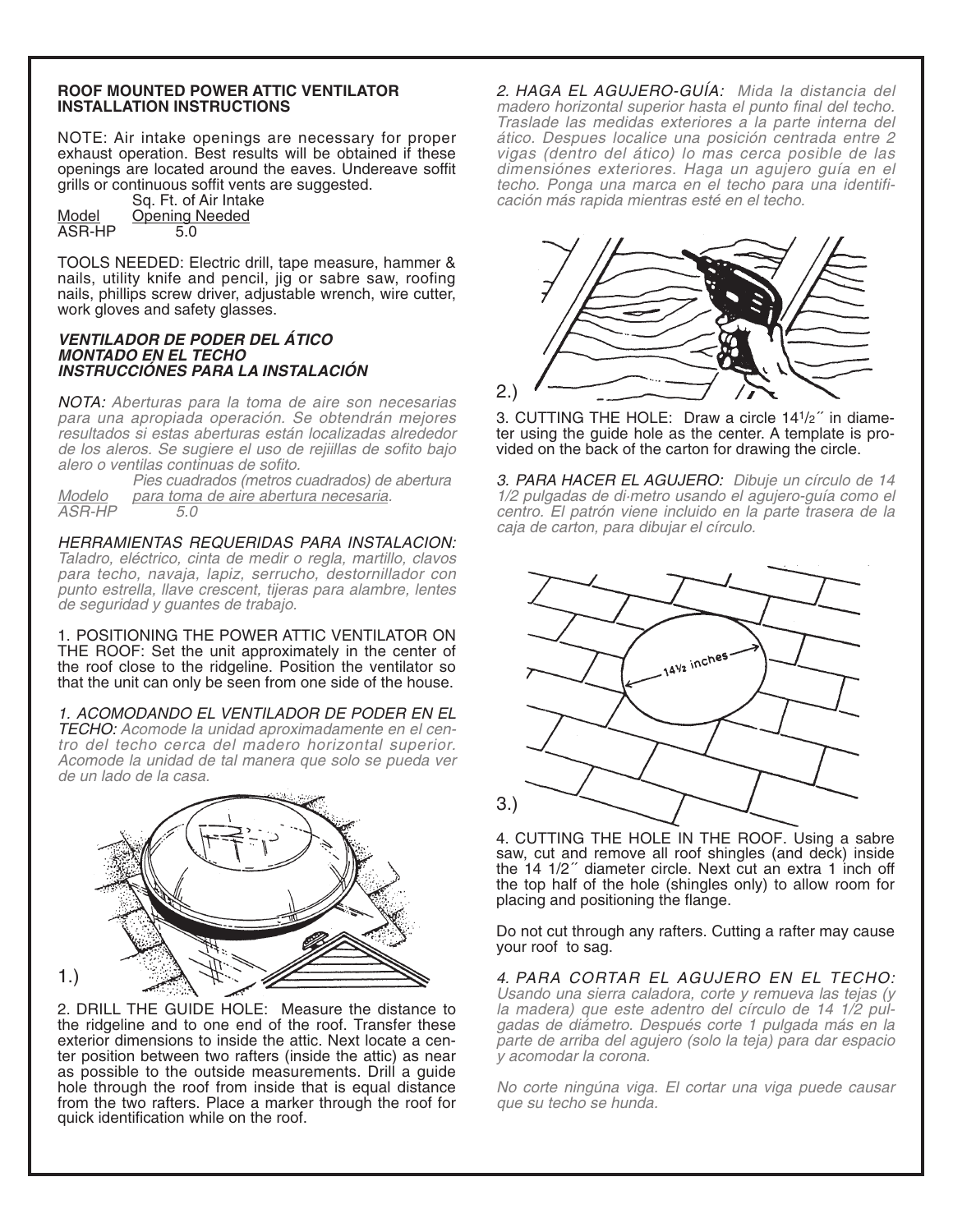

5. SECURING THE BASE: Make sure the base flange parallels the ridgeline of the roof. The embossed arrow and word UP should be pointing towards the ridgeline. Slip the upper half of the flange under the shingles.

Center unit over the hole. Attach flange securely to roof using roofing nails around the perimeter of the unit (Underneath shingles at the top). A nonhardening caulk can be used to seal between the flange and shingles.

5. PARA ASEGURAR LA BASE: Cerciórese de que la base de la corona esté paralela con la del madero horizontal superior del techo. Las flechas realizadas y la palabra "UP" deben estar apuntado hacia el madero horizontal superior. Deslice la parte superior de la corona debajo de las tejas.

Centre la unidad sobre el agujero. Junte la corona seguramente al techo usando clavos para techo alrede-<br>dor del perímetro de la unidad (debajo de las tejas superiores). Una goma suave puede ser usada para sellar la corona con la teja.



6. INSTALLING THE THERMOSTAT: Inside the attic, separate the thermostat cover from the mounting plate. Secure the plate to a rafter. See step 7 to connect the thermostat.

6. PARA INSTALAR EL TERMOSTATO: Dentro del ático, separe la cubierta del termostato de la base de montaje. Asegure la base a una viga. Vea el paso 7 para conectar el termostato.

7. WIRING THE THERMOSTAT:



**DANGER:** The electrical installation and wiring of this fan must be done by a qualified electrician in accordance with all local codes and standards, including fire-rated construction. Failure to do the installation properly can result in fire or even death. NOTE: A few hours of operation without apparent problems does not necessarily imply that the installation is safe.

**DANGER:** Do not substitute a solid state speed control for the thermostatically controlled on-off switch that comes with this fan. Use of a solid state speed control can result in a fire causing injury or death.

**DANGER:** Make sure the circuit breaker powering the circuit on which the fan will operate is turned OFF before wiring the thermostat. You can be shocked or electrocuted if the breaker is not off.

Wire the thermostat as shown in diagram 7. Attach your ground wire to the thermostat box.

# 7. ALAMBRANDO DEL TERMOSTATO:

**PELIGRO:** La instalación electrica y el alambrado de este ventilador debera ser hecho por una electricista cualificado de acuerdo con todos códigos y las normas locales, incluyendo normas de fuego para la construcción. El caso omiso de una instalación apropiada puede provocar fuego o inclusive hasta la muerte. NOTA: Unas pocas horas con el ventilador operando sin problemas aparentes no significa que la instalación sea segura.

**PELIGRO:** No substituya el control termostático del interruptor que controla el encendido y apagado que viene con este ventilador. El uso de cualquier otro control puede provocar fuego causando heridas o hasta la muerte.

**PELIGRO:** Cerciórese de que el circuito de poder que va alimentar el circuito del ventilador este APAGADO antes de conectar el termostato. Podría recibir una descarga electrica o resultar electrocutado si la corriente no está apagada.

Alambre el termostato como muestra en el diagrama 7. Junte su alambre de la tierra con la caja del termostato.

# 8. CONTROLLER OPERATION FOR THE

COMBINATION HUMIDISTAT/THERMOSTAT. THERMOSTAT: The thermostat operates on a "fan-off" temperature setting. Recommended setting is 100-105 degrees fahrenheit. The fan will start automatically when the attic temperature rises above the setting and will shut off when the attic is cooled down to the thermostat setting.